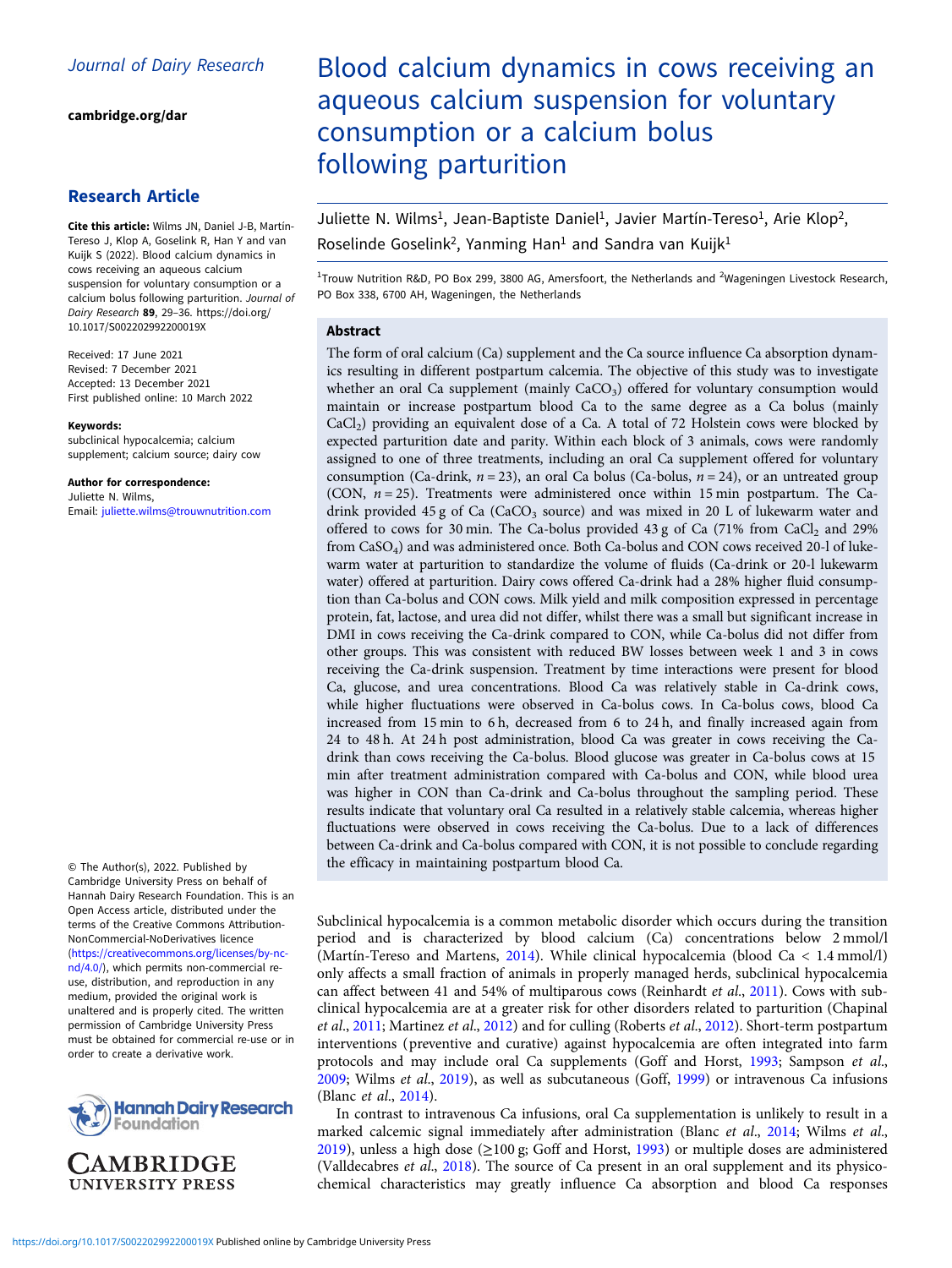(Oetzel,  $2013$ ). Boluses including Ca from CaCl<sub>2</sub> are frequently used as they elevate blood Ca effectively after administration when compared to other sources of Ca such as  $CaCO<sub>3</sub>$  or Ca propionate (Goff and Horst, [1993](#page-7-0), [1994\)](#page-7-0). For example, supplying 50 g of Ca from CaCO<sub>3</sub> did not induce any noticeable change in blood Ca within the first 6 h after administration, whereas in response to 50 g of Ca from CaCl<sub>2</sub>, blood Ca increased rapidly to reach a peak 30 min after drenching the solution but returned to initial level within 5 to 6 h (Goff and Horst, [1993\)](#page-7-0). These different blood Ca dynamics demonstrate different Ca absorption dynamics between  $CaCO<sub>3</sub>$  and  $CaCl<sub>2</sub>$ . For these reasons, it may be important to evaluate blood Ca dynamics over a long period (>24 h) when different sources of Ca such as  $CaCO<sub>3</sub>$  and  $CaCl<sub>2</sub>$  are compared.

Unlike CaCl<sub>2</sub>, CaCO<sub>3</sub> does not represent an irritation risk to the mucous lining of the gastrointestinal tract (Thilsing-Hansen et al., [2002](#page-7-0)), and offers the possibility to avoid drenching, as aqueous suspensions of  $CaCO<sub>3</sub>$  may be voluntarily consumed by cows following parturition (Wilms et al., [2019](#page-7-0)). The hypothesis of this study was that oral  $CaCO<sub>3</sub>$  supplement offered for voluntary consumption would maintain a steady blood Ca postpartum whereas providing an equivalent amount of Ca as CaCl<sub>2</sub> through a bolus would induce fluctuations in blood Ca (rapid increase, followed by a decrease). The aim was to evaluate how a single Ca administration, either offered for voluntary consumption as  $CaCO<sub>3</sub>$  or orally administered as CaCl<sub>2</sub>, would influence blood Ca dynamics and other blood metabolites in the 48 h after parturition, as well as DMI and production parameters in the first 3 weeks postpartum in dairy cows in the presence of a control group.

#### Materials and methods

This study was conducted between January and May 2017 at the experimental dairy farm of Wageningen Livestock Research (Dairy Campus, Leeuwarden, the Netherlands). All procedures described in this article complied with the Dutch Law on Experimental Animals, which complies with the Directive 2010/ 63/EU of the European Parliament and of the Council of 22 September 2010 [\(http://data.europa.eu/eli/dir/2010/63/oj](http://data.europa.eu/eli/dir/2010/63/oj)) and were approved by the Ethical Committee on Animal Experiments of the Animal Sciences Group of Wageningen University and Research Centre (Wageningen, the Netherlands). The project approval number was 2016.D-0038, with project title: Dairy cow nutrition to improve lifespan.

#### Animals and experimental design

In total, 72 Holstein Friesian cows (14 primiparous and 58 multiparous with median parity of 3 and a range of 2−5) with a mean BW of  $690 \pm 88$  kg in the first week following parturition were used in this randomized block design experiment. Cows deemed suitable for enrollment in the study based on the expected parturition date were included 2 weeks prepartum and remained in the experiment until 3 weeks postpartum. In the event of a cow calving between 2200 h and 0500 h the next day, the animal was not considered for the study. Cows were blocked by expected parturition date and parity (primiparous or multiparous; online Supplemental Table S1). Within each block of three animals, cows were randomly assigned to one of three treatments, including an oral Ca suspension offered for voluntary consumption (Ca-drink,  $n = 23$ ), a Ca bolus which was orally administered (Ca-bolus,  $n = 24$ ), or a group not receiving any Ca

supplementation (CON,  $n = 25$ ). The uneven number of animals in the treatment groups is related to the fact that cows were preassigned to a certain treatment based on their expected calving date, however, some animals did not calve as expected leaving incomplete blocks. In addition, one cow receiving the Ca-drink and two cows receiving the Ca-bolus treatment developed clinical hypocalcemia and were not included in the sampling procedures. Whereas this is an outcome of the study, the low number of cows enrolled was incompatible with a statistical analysis evaluating the effect of treatment on clinical cases of hypocalcemia. This led to a final total of 22 cows in Ca-drink and Ca-bolus and 25 cows in CON, resulting in 21 compete blocks with 3 cows, two blocks with 2 cows, and two blocks with only one cow. It was also decided to remove blocks with one animal, resulting in 22 cows in Ca-drink and Ca-bolus and 23 cows in CON. The number of first lactation cows was respectively 5 for CON, 4 for Ca-bolus and 4 for Ca-drink. Ca-drink cows were individually offered a 20-L commercial Ca suspension (45 g of Ca: 93.5% CaCO<sub>3</sub>, 5% Ca formate, 1.8% Ca propionate; Farm-O-San Reviva, Trouw Nutrition, Amersfoort, the Netherlands) for voluntary consumption. Besides the Ca components, the products also included dextrose (31.8%), lactose (15.5%), protein (6.7%), fat (4.7%), others macro-minerals (in g/kg, 51 Cl, 47 Na, 9 K, 5 P, 0.6 Mg), trace minerals (in mg/kg, 200 Fe, 190 Mn, 20 I and 2 Se), and vitamins (in IU, 80 000 Vitamin A, 18 000 Vitamin D and 2700 Vitamin E). The Ca suspension was prepared in a 25-l bucket containing 10 L of warm water (40 to 45°C) to which 1 kg of supplement was added. Once dissolved, 101 of cold water was added, to achieve a drinking temperature of 25 to 30°C. The bucket was placed in front of the cow within 15 min after parturition and administration of the Ca suspension was always supervised to prevent any other cow from drinking the solution. The Ca suspension was offered once only and cows could voluntarily consume the Ca suspension for 30 min, after which any leftovers would be weighed. In contrast to manufacturer recommendations to repeat the application after 12−48 h, Ca-bolus treatment (43 g of Ca: 71% CaCl<sub>2</sub> and 29% CaSO<sub>4</sub>; Bovikalc bolus, Boehringer Ingelheim, St. Joseph, MO) was orally administered one single time within 15 min postpartum. This was to offer similar amounts of Ca between the Ca-drink and Ca-bolus groups to allow better comparison between the Ca sources. Cows in the Ca-bolus and CON groups were offered 20-l of lukewarm water within 15 min postpartum following the same protocol as described above for the Ca suspension to standardize the amount of fluid offered at parturition to all animals.

#### Housing and herd management

Cows were housed indoors throughout the experimental period. During the dry period, cows were kept in a free stall setting. At first signs of parturition, cows were transferred to a deep litter barn with straw bedding  $(40 \text{ m}^2)$ . Cows stayed in the calving pen between 24 and 48 h following parturition and were then moved into the lactation group. The lactating dairy herd at the dairy research facility (20−40 cows) was housed in a free stall barn. Stall floors consisted of concrete with rubber strips, and bedding consisted of rubber mattresses with sawdust. During lactation, cows were milked twice daily at 0600 and 1700 h in a carousel milking parlor. The barn was naturally ventilated through the roof and wall slats. Ad libitum water was available through the usual drinking system present in the calving pen, including during treatment administration.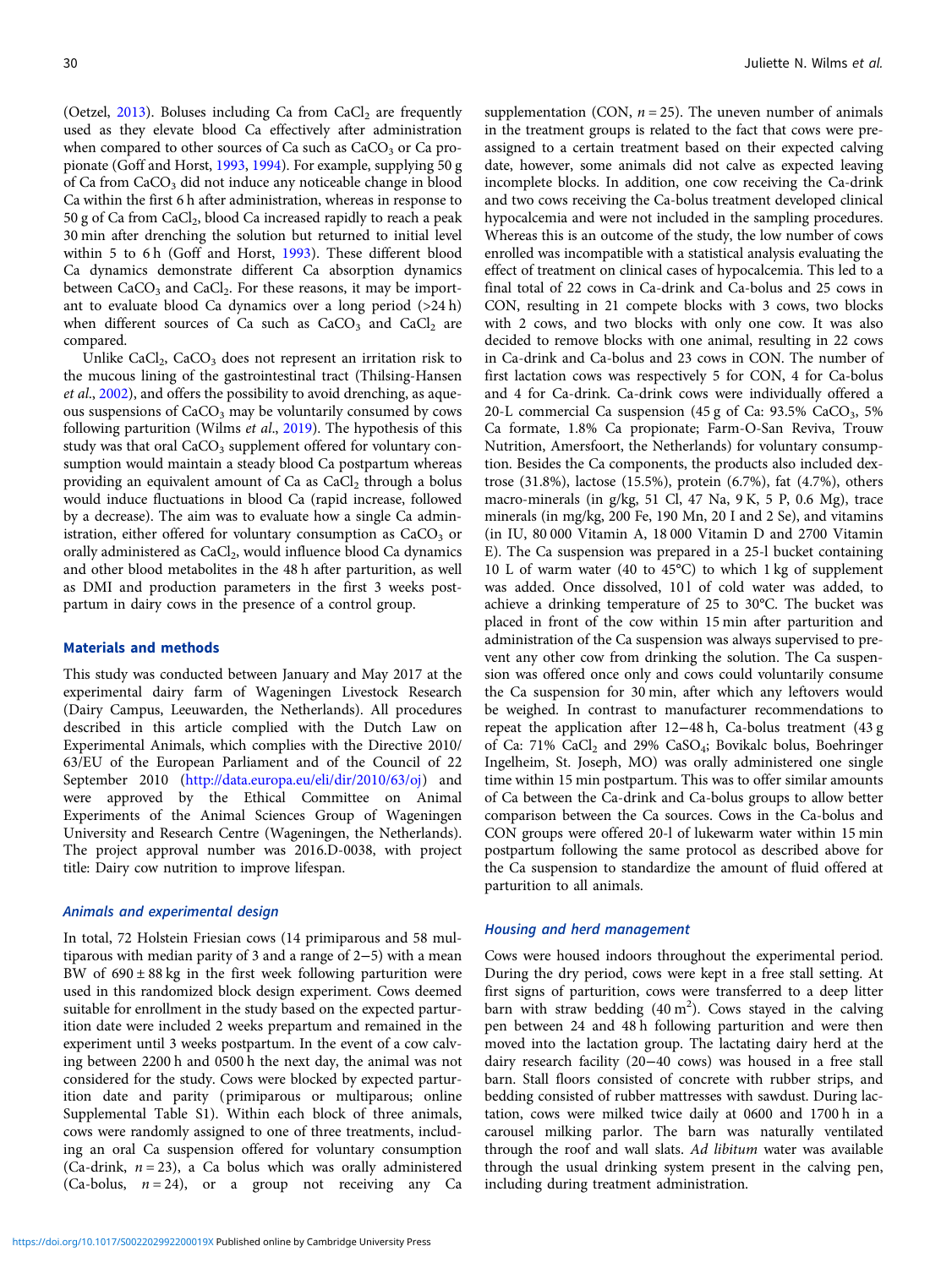## Diets and feeding

For prepartum and postpartum diets, cows were fed partial mixed rations ad libitum in roughage feeder and a restricted amount of concentrates at the concentrate feeder (online Supplementary Table S2). The amount of concentrate offered was 1.5 kg in the dry-period, and 8−9 kg during lactation, and lactating cows were also offered another 0.5 kg of concentrate at each milking in the milking parlor.

## Measurements and sampling

Intakes of liquid treatments, either the Ca suspension or the 20-L lukewarm water offered within 15 min postpartum, were recorded by weighing leftovers 30 min after initiation of administration. Within the first three weeks following parturition, daily individual feed intakes from the partial mixed ration were automatically recorded by feeding bins (RIC stations, Hokofarm, Marknesse, The Netherlands). Individual concentrate intakes were registered by automatic concentrate feeders (Hokofarm, Marknesse, The Netherlands) and in the milking parlor during milking (GEA Farm Technologies, Leeuwarden, The Netherlands). Throughout the three weeks following parturition, individual milk production was recorded at each milking. Milk samples were taken from each cow weekly during four consecutive milking events including two mornings and two evenings. Composites of each day's morning and evening samples were made by weighing each individual sample proportionally to yield per milking. Body weight was automatically recorded twice daily until 3 weeks postpartum at the exit of the milking parlor. Blood samples were collected from the coccygeal vessels (Vena caudalis mediana) into one 9-mL serum/gel tubes (Vacuette, type 455010; Greiner Bio-One, Frickenhausen, Germany) and into one 9-ml lithium heparin tube (Vacuette, type 455084; Greiner Bio-One, Frickenhausen, Germany) at −14 d (before expected parturition date), within 15 min after treatment initiation and at 6, 12, 24 and 48 h relative to treatment initiation. The 15 min sampling timepoint was designed to detect differences in cortisol concentrations potentially related to stress following treatment administration. In relation to cortisol metabolism, serum cortisol was shown to be elevated immediately after the mild stressor of claw trimming and returned to baseline after 24 h (Jansen et al., [2016](#page-7-0)). Inducing a strong stressor such as restraining increased serum cortisol concentrations within 5 up to 40 min (Yavari et al., [2017\)](#page-7-0). These data indicate that the peak in serum cortisol happens during the first hour following a stressor, with the length being dependent on the severity of the stressor. In the current study, the stressor was the administering of Ca supplement and was considered mild, thus justifying the 15 min sampling time point. At 15 min post treatment initiation, it is possible that some animals were still drinking (either the Ca suspension or the lukewarm water) while blood was collected. This is because these solutions were offered for a total of 30 min following treatment administration (oral Ca suspension or Ca-bolus). However, previous data from Wilms et al. [\(2019\)](#page-7-0) showed that the same Ca suspension was consumed within 5 min which is a positive indication that most of the solution was consumed by the time the 15-min blood sample was collected. For the 6, 12, 24 and 48 h sampling time points, samples could be collected with a variation of about 2 h when sampling time would fall during the night (2200−0500 h). Homogeneity of sampling timepoints across the three experimental groups was ensured to allow fair comparisons across treatment groups.

Samples were then stored in 1.5-mL serum and plasma cryotubes at  $-18$ °C.

#### Chemical analyses

Milk sample composites were analyzed for fat, protein, lactose and urea with a MilkoScan FT6000 infrared analyzer (Foss Electric, Hillerød, Denmark) which was calibrated according to the NEN-ISO 9622 (NEN, [2013](#page-7-0)) reference methods. Milk analyses were performed by Qlip (Zutphen, the Netherlands). Serum samples were analyzed for urea, Ca, Mg, NEFA, BHBA, and plasma samples for glucose at the NEN-EN-ISO 9001 : 2015 (NEN, [2015](#page-7-0)) accredited commercial laboratory of Animal Health Service (Gezondheidsdienst voor Dieren, Deventer, the Netherlands). The laboratory uses internal validation and has been NEN-EN-ISO/IEC 17025:2017 (NEN, [2018\)](#page-7-0) accredited by the Dutch Accreditation Council (RvA, registration number L120, [https://www.gdanimalhealth.com/about-us/quality-stan](https://www.gdanimalhealth.com/about-us/quality-standards)[dards](https://www.gdanimalhealth.com/about-us/quality-standards)) for serum urea, Mg, NEFA, BHBA and plasma glucose. Serum Ca and Mg were analyzed by ICP-MS using a Synchron Chemistry Analyzer (UniCel DxC 600 SN6730, Beckman Coulter, Canada L.P.). Urea, NEFA, BHBA, and glucose were analyzed by enzymatic methods using a Synchron Clinical Analyzer (Unicel DxC 800 SN4764, Beckman Coulter, Canada L.P.). Plasma cortisol was analyzed at the University of Utrecht (Utrecht, the Netherlands) by chemiluminescence technique using an Immulite® 2000 XPi analyzer (Siemens Healthcare, den Haag, the Netherlands).

#### Statistical analysis

The total number of cows available for this study was limited to 72 cows. Based on previous experience from our dairy Research Facility of Trouw Nutrition Research and Development (Boxmeer, the Netherlands; Fowers et al., [2015\)](#page-6-0) investigating the efficacy of the present voluntary oral Ca supplement, 22 cows per treatment allowed the detection of differences ( $P <$ 0.05 with a power of 0.80) of 0.15 mmol/l with a standard deviation of 0.18 mmol/l in serum tCa between the present oral Ca supplement and an untreated control group at 24 h post treatment initiation. Therefore, minimal sample size was considered to be 24 cows per treatment group. The weekly mean of daily individual feed intake was calculated from the data stored by the RIC stations and concentrate feeders. The fourteen consecutive milkings collected at the milking parlor were used to calculate weekly milk yield. General linear mixed models with repeated measures were used for the analyses of blood parameters using the MIXED procedure of SAS (SAS/STAT(R) 9.4, [2018](#page-7-0), SAS Institute Inc., Cary, NC). The experimental unit was the cow and the statistical model was as follows:

$$
Y_{ijk} = \mu + T_i + V_j + W_k + T_{Wiki} + e_{ijk}
$$

where  $Y_{ijk}$  is the dependent variable,  $\mu$  is the overall mean,  $T_i$  is the fixed effect of treatment ( $i = 3$ ),  $V_i$  is the random effect of block ( $j = 23$ ),  $W_k$  is the fixed effect of time used as a repeated measure ( $k = 6$  for all analysis in blood and  $k = 3$  for other variables),  $T_{\text{Wik}}$  is the effect of treatment by time interaction, and  $e_{iik}$  is the residual. The heterogeneous Toeplitz covariance structure was applied to all blood variables as the samples were not equally spaced in time. For all other dependent variables (DMI, milk yield, and milk components yield), the autoregressive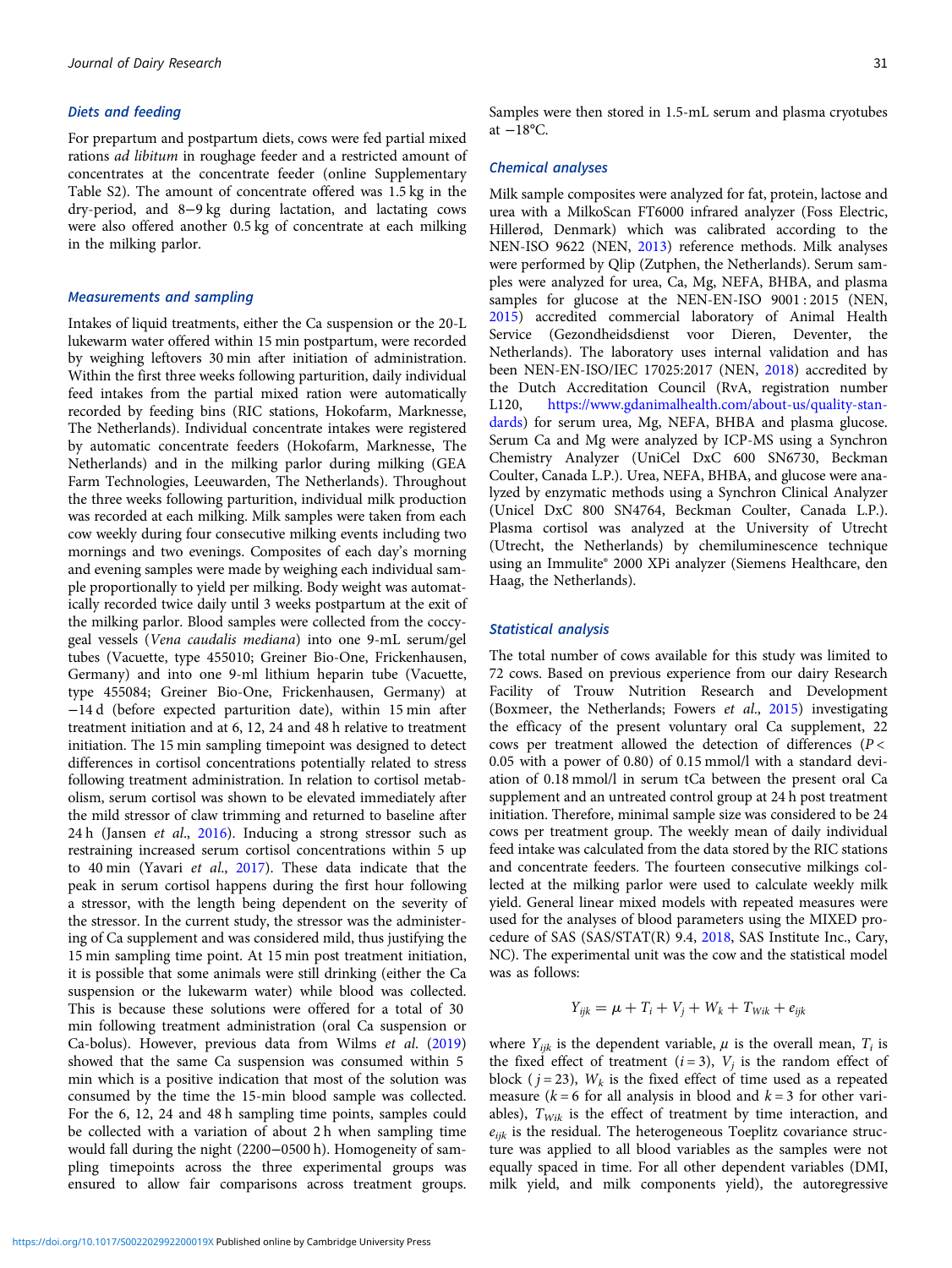covariance structure was applied as time point were equally spaced. Interactions between treatment and time were explored using the SLICE option of the LSMEANS statement of the MIXED procedure of SAS. Comparisons across treatments at each statistically significant time point were conducted with the PDIFF option of the LSMEANS statement of SAS. Blood metabolites measured at 14 d pre-partum were analyzed separately using general linear mixed models including the fixed effect of block and treatment. Refusals of fluids offer after parturition, as well as hypocalcemia incidence at 24 h postpartum were analyzed with the PROC GENMOD procedure in SAS (SAS 9.4M6, SAS Studio, SAS Institute Inc.). Results are reported as mean ± SEM and were considered statistically significant at  $P \le 0.05$ . A nonsignificant numerical difference is reported for  $0.1 > P > 0.05$ .

## Results

Cows receiving the Ca-drink were individually offered a 20-l commercial Ca suspension (45 g of Ca; Ca-drink) for voluntary consumption. Cows in the Ca-bolus treatment group received a Ca-bolus that was orally administered (43 g of Ca). Additionally, cows in the Ca-bolus and CON groups were offered 20-l of lukewarm water within 15 min postpartum for 30 min to standardize the amount of fluid offered at parturition. Three cows which developed clinical hypocalcemia requiring an i.v. Ca infusion (one Ca-drink and two Ca-bolus), and 2 cows belonging to blocks of only one animal were removed post-inclusion from the study.

#### Treatment intakes

Treatment intakes include either the 20-l voluntary oral Ca suspension or the 20-l of lukewarm water offered within 15 min relative to parturition. The Ca-drink solution was consumed in greater amount (18.8 l) compared to the water offered directly after parturition for Ca-bolus and CON cows (14.5 and 14.8 l, respectively;  $P = 0.05$ ). Consistent with the solution intake volumes, non-significant numerical differences were observed for refusal rate of part of the 20-l solution between cows receiving the Ca-bolus cows receiving the Ca-drink (50% vs. 18%;  $P = 0.07$ ), whereas refusal rate from CON cows did not differ (39%).

#### Feed intakes and production parameters

Milk yield and milk components measured over 3 weeks postpartum did not differ between cows offered the Ca-drink, the Ca-bolus, and cows in the CON group. However, post-partum DMI was greater in cows receiving the Ca-drink when compared with CON cows (18 vs. 17 kg/d;  $P = 0.04$ ; [Table 1\)](#page-4-0). During the first 3 weeks postpartum, cows offered the Ca-drink lost less BW compared with CON and Ca-bolus cows (−2.5 vs. −15.0 kg;  $P < 0.01$ ). Additionally, milk yield and milk composition did not differ between cows offered the Ca-drink, the Ca-bolus, and cows in the CON group.

#### Blood minerals (Ca and Mg)

Blood Ca and Mg concentrations measured 14 d prior to expected parturition date did not differ across treatment groups ([Fig. 1\)](#page-5-0). The overall effect of treatment on blood Ca was not statistically significant ( $P = 0.36$ ), but there was a treatment by time interaction  $(P = 0.01;$  [Table 1\)](#page-4-0). In cows receiving the Ca-drink

solution, blood Ca increased linearly with time, and the highest value was found at 48 h. Blood Ca measured in cows receiving the Ca-bolus was highest at 6 and 48 h, and lowest at 15 min and 24 h  $(P < 0.01)$ , reflecting a first increase from administration to 6 h, a decrease from 6 to 24 h and a second increase from 24 to 48 h. Cows receiving the Ca-drink had greater blood Ca concentrations (2.11 mmol/l; 95% CI of 2.01 to 2.22 mmol/l) at 24 h after treatment initiation compared with cows receiving the Ca-bolus (1.98 mmol/l; 95% CI of 1.88 to 2.09 mmol/l). At this time point, the fraction of cows that would be considered as suffering from subclinical hypocalcemia (serum tCa < 2 mmol/l; Martín-Tereso and Martens, [2014](#page-7-0)) was 24% (5/21) in Ca-drink cows, compared with 35% in CON (15/23) and 55% in Ca-bolus cows (12/22) but this was not statistically significant  $(P = 0.11)$ . Besides blood Ca, a small and non-significant treatment by time interaction on blood Mg was detected  $(P = 0.07)$ . This resulted from greater concentrations in cows receiving the Ca-bolus compared to cows receiving the Ca-drink and cows in the CON group at 15 min (95% CI of 1.09 to 1.18 for Ca-bolus, 1.00 to 1.09 for Ca-drink and 1.03 to 1.12 for CON, all mmol/l) and 48 h (95% CI of 0.96 to 1.04, 0.88 to 0.97 and 0.90 to 0.99 mmol/l, respectively) relative to treatment initiation.

## Blood metabolites

Blood concentrations of glucose, urea, NEFA, BHBA and cortisol measured 14 d prior to expected parturition did not differ across treatment groups. While there was no overall effect of treatment on glucose concentrations  $(P = 0.11)$ , a treatment by time interaction was detected  $(P < 0.01)$ . A transitory state of hyperglycemia, in which glucose was the highest for Ca-bolus cows, was observed 15 min after treatment administration ([Fig. 2a](#page-6-0)). Following this glucose peak, blood glucose was higher in CON cows. In addition, a non-significant numerical difference of lower cortisol concentration was present at 15 min after treatment administration for cows receiving the Ca-drink (60 nmol/l; 95% CI of 46 to 73 nmol/l) when compared to cows receiving the Ca-bolus (78 nmol/l; 95% CI of 64 to 91 nmol/l) and cows in the CON treatment group (76 nmol/l; 95% CI of 63 to 90 nmol/l;  $P = 0.10$ ). Differences between treatments were also observed for blood urea and blood BHBA (see [Table 1](#page-4-0)). For blood urea, an effect of treatment ( $P < 0.01$ ) and treatment by time interaction ( $P < 0.01$ ; [Figure 2b](#page-6-0)) were detected with higher concentrations for cows in the CON treatment group compared to cows receiving the Ca-drink and the Ca-bolus. Regarding blood BHBA, cows receiving the Ca-drink had numerically lower concentrations (0.56 mmol/l; 95% CI of 0.52 to 0.61 mmol/l) than cows receiving the Ca-bolus (0.62 mmol/l; 95% CI of 0.58 to 0.66 mmol/l) and cows in the CON treatment group (0.62; 95% CI of 0.58 to 0.67 mmol/l;  $P = 0.07$ ).

#### **Discussion**

Intakes of treatments (20.0 L of either voluntary oral Ca suspension or water) is in line with previous results in which cows would voluntarily consume Ca solutions (mainly from Ca propionate and CaCO<sub>3</sub>, respectively) offered to postpartum dairy cows (Geishauser et al., [2008](#page-6-0); Wilms et al., [2019\)](#page-7-0). This demonstrates that such Ca supplementation products formulated with  $CaCO<sub>3</sub>$ offer an alternative to products that are drenched or administered orally by husbandry staff. As 18% of Ca-drink cows did not consume the entire solution, the mean Ca intake for that group is 41 g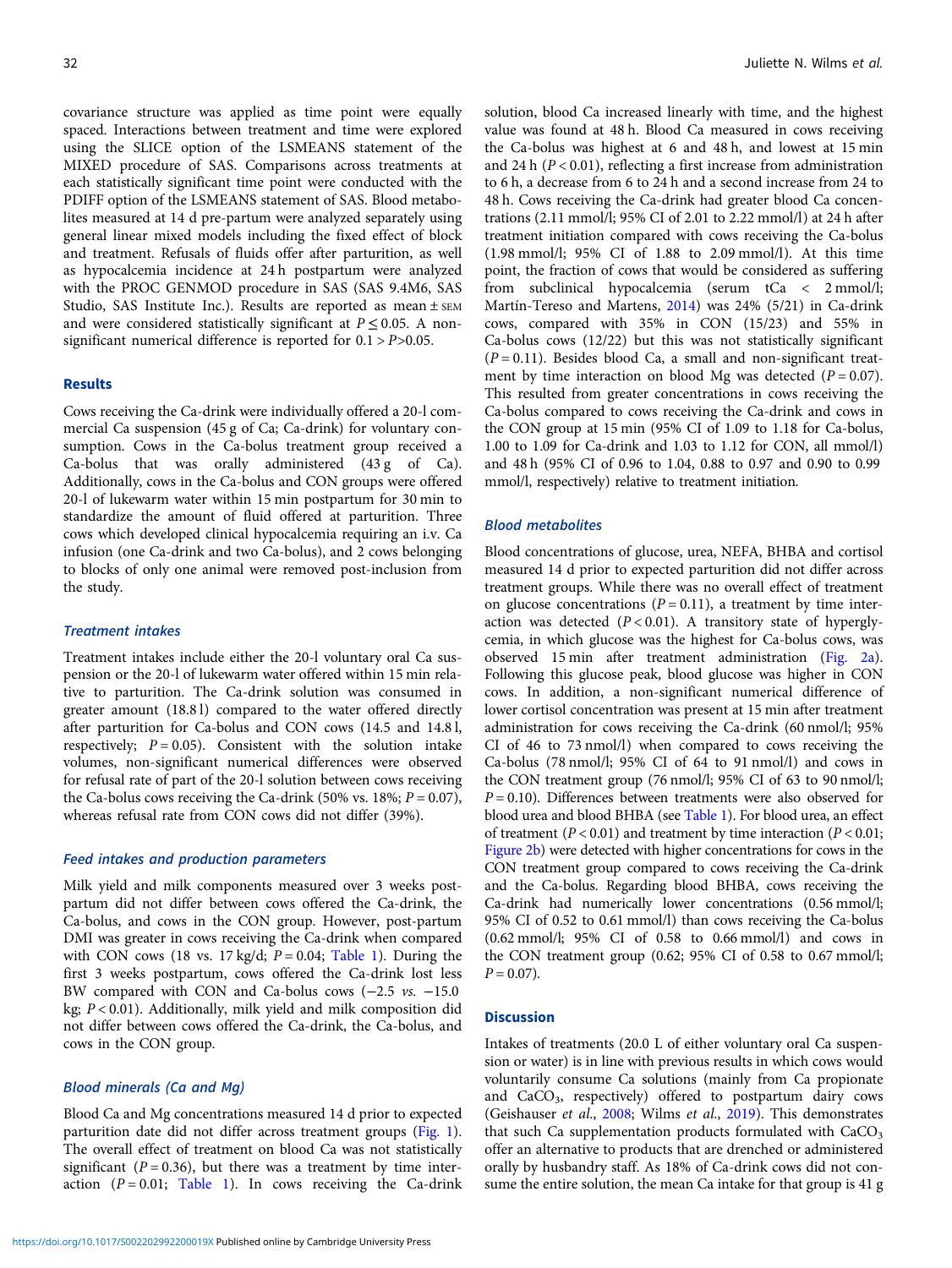|                                 |                       | Treatment <sup>2</sup> |                       |            |        | P-value                  |                          |  |
|---------------------------------|-----------------------|------------------------|-----------------------|------------|--------|--------------------------|--------------------------|--|
| Item $1$                        | CON                   | Ca-drink               | Ca-bolus              | Pooled SEM | Treat  | Time                     | Treat $\times$ Time      |  |
| n                               | 23                    | 22                     | 22                    |            |        |                          |                          |  |
| DMI post-partum (kg/d)          | 16.80 <sup>a</sup>    | 18.40 <sup>b</sup>     | $17.36^{\sf ab}$      | 0.59       | < 0.05 | < 0.01                   | ns                       |  |
| Milk yield (kg/d)               | 32.74                 | 32.56                  | 33.27                 | 1.81       | ns     | < 0.01                   | ns                       |  |
| Milk composition (%)            |                       |                        |                       |            |        |                          |                          |  |
| Protein                         | 3.80                  | 3.91                   | 3.85                  | 0.08       | ns     | < 0.01                   | ns                       |  |
| Fat                             | 4.71                  | 4.67                   | 4.91                  | 0.12       | ns     | < 0.01                   | ns                       |  |
| Lactose                         | 4.44                  | 4.45                   | 4.40                  | 0.03       | ns     | < 0.01                   | ns                       |  |
| Urea (mg/dl)                    | 20.42                 | 19.03                  | 20.37                 | 0.75       | ns     | < 0.05                   | ns                       |  |
| BW change (week 3 - week 1; kg) | $-15.75$ <sup>a</sup> | $-2.53^b$              | $-14.32$ <sup>a</sup> | 3.19       | < 0.01 | $\overline{\phantom{a}}$ | $\overline{\phantom{a}}$ |  |
| Serum minerals                  |                       |                        |                       |            |        |                          |                          |  |
| tCa (mmol/l)                    | 2.05                  | 2.11                   | 2.06                  | 0.04       | ns     | < 0.01                   | 0.01                     |  |
| Mg (mmol/l)                     | 1.02                  | 0.98                   | 1.03                  | 0.02       | ns     | < 0.01                   | 0.07                     |  |
| Blood chemistry                 |                       |                        |                       |            |        |                          |                          |  |
| Glucose (mmol/l)                | 5.23                  | 4.87                   | 5.25                  | 0.15       | ns     | < 0.01                   | < 0.01                   |  |
| Urea (mmol/l)                   | 4.58 <sup>a</sup>     | 3.96 <sup>b</sup>      | 4.20 <sup>b</sup>     | 0.13       | < 0.01 | < 0.01                   | < 0.01                   |  |
| NEFA (mmol/l)                   | 0.54                  | 0.49                   | 0.55                  | 0.04       | ns     | < 0.01                   | ns                       |  |
| BHBA (mmol/l)                   | 0.62                  | 0.56                   | 0.62                  | 0.02       | 0.07   | < 0.01                   | ns                       |  |
| Cortisol (nmol/l)               | 76.13                 | 59.77                  | 77.60                 | 6.31       | 0.10   |                          |                          |  |

<span id="page-4-0"></span>Table 1. Effect of calcium source in oral Ca supplementation products administered at parturition on production parameters during the first three weeks post-partum, as well as blood parameters taken following treatment initiation

a,bMeans with a different superscript are statistically significantly different ( $P \le 0.05$ ).

<sup>1</sup>Blood samples were collected at 15 min after administration of treatment (within 30 min relative to parturition), and 6, 12, 24 and 48 h relative to treatment administration.

<sup>2</sup>Treatments included an oral Ca supplement offered for voluntary consumption (Ca-drink), an oral Ca bolus (Ca-bolus) or a control (CON).

of Ca (considering a mean intake of  $18.3 \, \text{l} \pm 1.09$  per cow), which remains comparable with the Ca-bolus group (43 g of Ca). Ca-drink cows had greater DMI which was in line with lower BW changes between week 1 and 3 after parturition in that group. This could indicate that the oral Ca supplement stimulated DMI after parturition. The reason for the potential beneficial effects of the Ca suspension cannot be ascribed to the Ca content of the product and may also be linked with other nutrients present in the product (e.g., dextrose and lactose; Daniel et al., [2021\)](#page-6-0). However, due to a lack of baseline for BW and DMI measured prepartum, it is possible that non-homogeneous groups were present despite adequate randomization. Milk yield and milk composition did not differ which is in line with previous experiments looking into the effect of oral Ca supplementation at parturition on lactation performance. For instance, Melendez et al. [\(2003\)](#page-7-0) showed that two Ca supplements including a  $CaCl<sub>2</sub>$  as a paste (60 g of Ca) or Ca propionate orally (110 g of Ca) administered at parturition did not improve milk yield and fertility when compared with an untreated group.

The Ca-drink cows had a steady increase in blood Ca concentrations from parturition to 48 h later. This result was independent from parity, and removing the primiparous cows did not affect the outcomes in blood Ca. In contrast, blood Ca dynamics were characterized by a greater increase for the first 6 h but followed by a decrease from 6 to 24 h, before increasing again until 48 h. This could be the result of different absorption dynamics between  $CaCl<sub>2</sub>$  and  $CaCO<sub>3</sub>$ . The magnitude of the differences between  $CaCl<sub>2</sub>$  and  $CaCO<sub>3</sub>$  was highest at 24 h post administration, where greater blood Ca concentrations were present in Ca-drink cows than Ca-bolus cows. This highlights the importance of evaluating blood Ca dynamics over a minimum of 24 h when comparing these two Ca sources. Therefore, differences in Ca availability between the two sources may not be as large as what was previously described in literature. Literature by Goff and Horst [\(1993](#page-7-0)) showed that supplying 50 g of Ca from  $CaCO<sub>3</sub>$  did not lead to noticeable changes in blood Ca within the first 6 h after administration, unlike an equivalent Ca dose from  $CaCl<sub>2</sub>$ , which is consistent with the results from the current experiment, where CaCl<sub>2</sub> resulted in a sharp increase within the first 6 h while no differences were observed in Ca-drink cows. In contrast to  $CaCO<sub>3</sub>$ ,  $CaCl<sub>2</sub>$  is a readily soluble and ionizable form of Ca, which may increase soluble ruminal Ca concentrations to levels favoring what appears to be unregulated Ca absorption (Wilkens et al., [2015](#page-7-0); Goff, [2018\)](#page-7-0). These effects are, however, short lived. Within the ruminal conditions (high pH and high carbonate concentrations)  $CaCl<sub>2</sub>$  may precipitate, although it is not clear quantitatively how much of the Ca may be subject to rapid absorption and how much would precipitate. However, any precipitated fraction of Ca may solubilize in lower segments of the gut where pH is low, such as in the abomasum and the upper part of the duodenum, and as a result become available for further absorption. A non-soluble source of Ca at neutral pH, such as CaCO<sub>3</sub>, could mainly follow such route of absorption which may sustain the availability of Ca over a longer period, as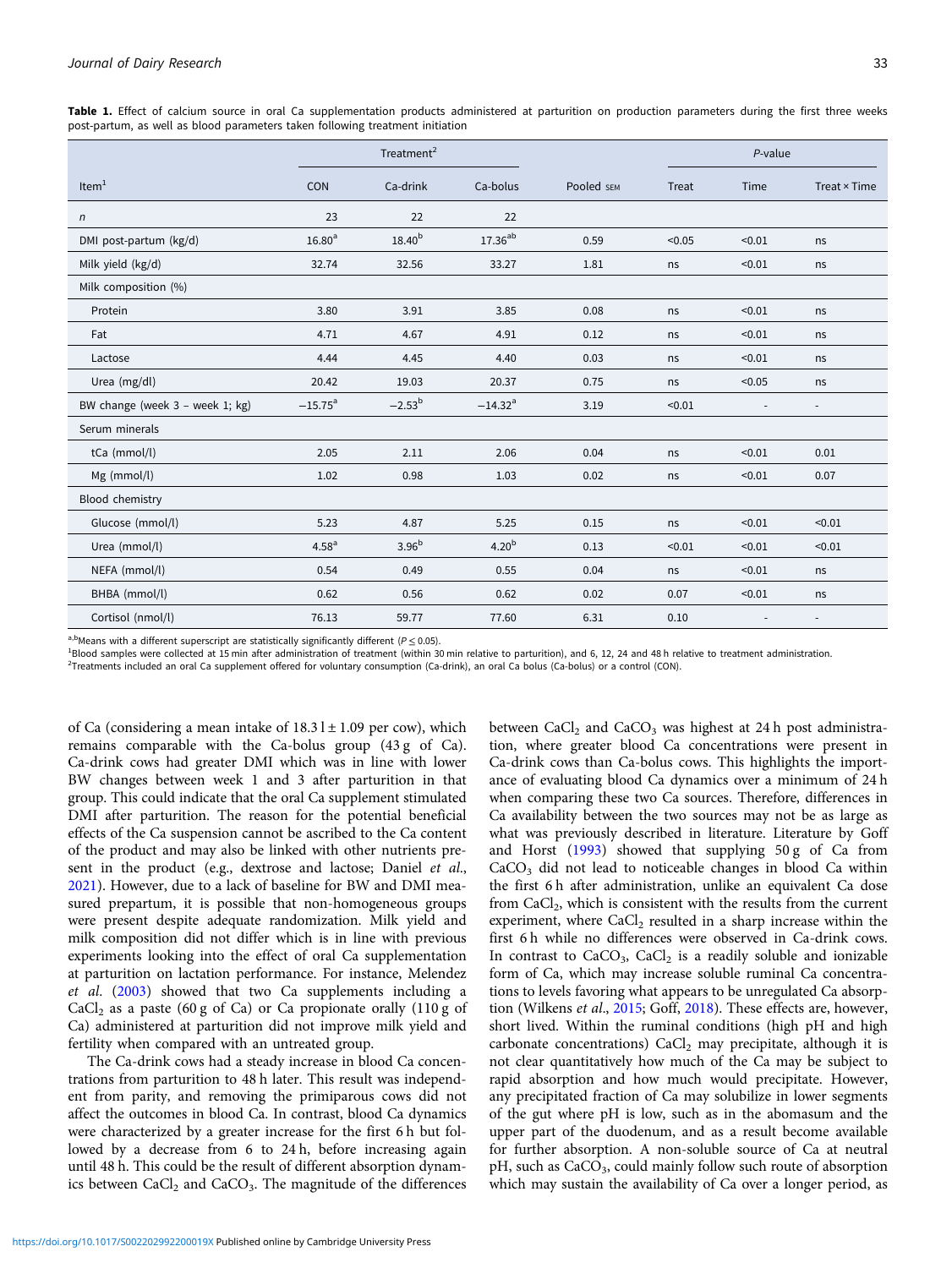

<span id="page-5-0"></span>Fig. 1. Blood calcium dynamics relative to treatment initiation in cows at parturition. Treatments included an oral Ca supplement offered for voluntary consumption (Ca-drink,  $n = 22$ ), an oral Ca bolus (Ca-bolus,  $n = 22$ ) or a control (CON,  $n = 23$ ). Blood samples were collected at −14 d (before expected parturition date), within 15 min after treatment initiation, and at 6, 12, 24 and 48 h relative to treatment initiation. Baseline value was not included as covariate in the statistical model. Statistically significant differences for treatment effects are indicated by different superscripts a,b  $(P < 0.05)$ .

passage rate delays the release of ruminal contents into the abomasum and duodenum to a small percentage per hour. However, studies evaluating how apparent total tract Ca digestibility may differ between Ca fed as  $CaCO<sub>3</sub>$  or Ca fed as  $CaCl<sub>2</sub>$  are lacking to substantiate this hypothesis.

The quick increase in blood Ca induced by feeding a  $CaCl<sub>2</sub>$ (71% of total Ca) based bolus may have been sufficient to generate a positive Ca signal that could be responsible for the subsequent reduction in blood Ca beyond the 6 h post bolus administration. Similar responses are usually observed when high Ca doses (100 g; Goff and Horst, [1993\)](#page-7-0), or multiple Ca doses (Martinez et al., [2016](#page-7-0); Valldecabres et al., [2018\)](#page-7-0) are administered. Results of the current study are, however, in contrast with Martinez et al. ([2016\)](#page-7-0), who showed no drop in blood Ca concentrations at 24 h post treatment administration following the administration of a Ca-bolus containing 43 g of Ca  $(71\%$  CaCl<sub>2</sub> and 29% CaSO<sub>4</sub>). This may be related to the repeated Ca-bolus administrations (d 0 and 1 post parturition) in the study from Martinez et al. ([2016\)](#page-7-0). The current study may, therefore, not reflect commercial practices as manufacturers recommend applying the Ca-bolus supplement twice; a first application immediately after parturition and a second application 12 h later. Sampson et al. ([2009](#page-7-0)) showed that when this protocol is applied, blood Ca concentrations were higher with a Ca bolus treatment than a negative control at 13 h postpartum (1 h after the second administration) and did not differ with the CON group at 24 h postpartum. If the observed dip was the result of a homeostatic rebound following a high positive Ca signal, repetition of the oral application would not mitigate the problem but rather delay it for another day. Nevertheless, increase of blood Ca in the Ca-drink group was moderate (+0.1 mmol/l) and biological relevance of these differences remain unknown and should be evaluated on a larger number of animals. Whether an oral Ca dose of 43 g mainly from  $CaCl<sub>2</sub>$  induces a Ca signal triggering the main Ca regulatory mechanism to lower blood Ca concentrations deserves further investigation.

The transitory state of hyperglycemia observed in the current study has been previously documented in dairy cows at partur-ition (e.g., Ingvartsen and Andersen, [2000;](#page-7-0) Weber et al., [2016\)](#page-7-0). Cows in the Ca-bolus group had somewhat higher glucose and cortisol concentrations postpartum than Ca-drink cows which could potentially be the consequence of stress induced by the oral administration of the Ca-bolus (Leroy et al., [2011](#page-7-0)). However, the cortisol difference did not achieve significance, and since higher cortisol concentrations were also observed for CON cows, the results are not consistent with this hypothesis. Additionally, these cortisol concentrations are within ranges of what is observed in prepartum dairy cows for all three treatment groups (Patbandha et al., [2017](#page-7-0)). Furthermore, Valldecabres et al. ([2018\)](#page-7-0) did not observe any differences in blood glucose concentrations measured 1 h after Ca-bolus administration (50 g of Ca from  $CaCl<sub>2</sub>$ ). Besides blood glucose, the study showed higher blood urea concentrations in CON cows compared to Ca supplemented cow. This could be related to protein breakdown due to the high BW losses around parturition. However, cows receiving the Ca-bolus also had high BW losses and their blood urea concentration was the same as cows receiving the Ca-drink treatment. To our knowledge, the effect of Ca supplementation at parturition on blood urea has not been investigated in the literature and requires further work.

It should be noted that the experimental design of the current study presents the limitation that both oral Ca supplements contained other nutrients besides the Ca components. The Ca-drink contained dextrose, as well as other minerals and vitamins, while the Ca-bolus provided gluconate. Thus, the effects of treatment on the studied parameters cannot be entirely attributed to the Ca content and Ca source (Daniel et al., [2021\)](#page-6-0). Although the Ca-drink provides some energy, this represented less than 5% of total gross energy intake for a cow eating 14 kg DM with a gross energy content of 19 MJ/kg of DM on the first day after calving. In addition, the gluconate present in the Ca-bolus treatment could also be relevant for preventing subclinical ketosis (McArt et al., [2011](#page-7-0)). However, a single application is unlikely to be effective, as such treatments should be repeated in time. Therefore, the observed differences in blood Ca dynamics are most probably linked to the Ca source and the form of treatment administration, although other minerals or vitamins present in the Ca-drink may also have played a role.

In conclusion, this study showed that a single administration of an oral CaCO<sub>3</sub> supplement offered for voluntary consumption resulted in a steady increase in blood Ca concentrations from parturition to 48 h, whereas administering an equivalent dose of Ca as  $CaCl<sub>2</sub>$  as the main source induced fluctuation in blood Ca dynamics, characterized by a greater increase for the first 6 h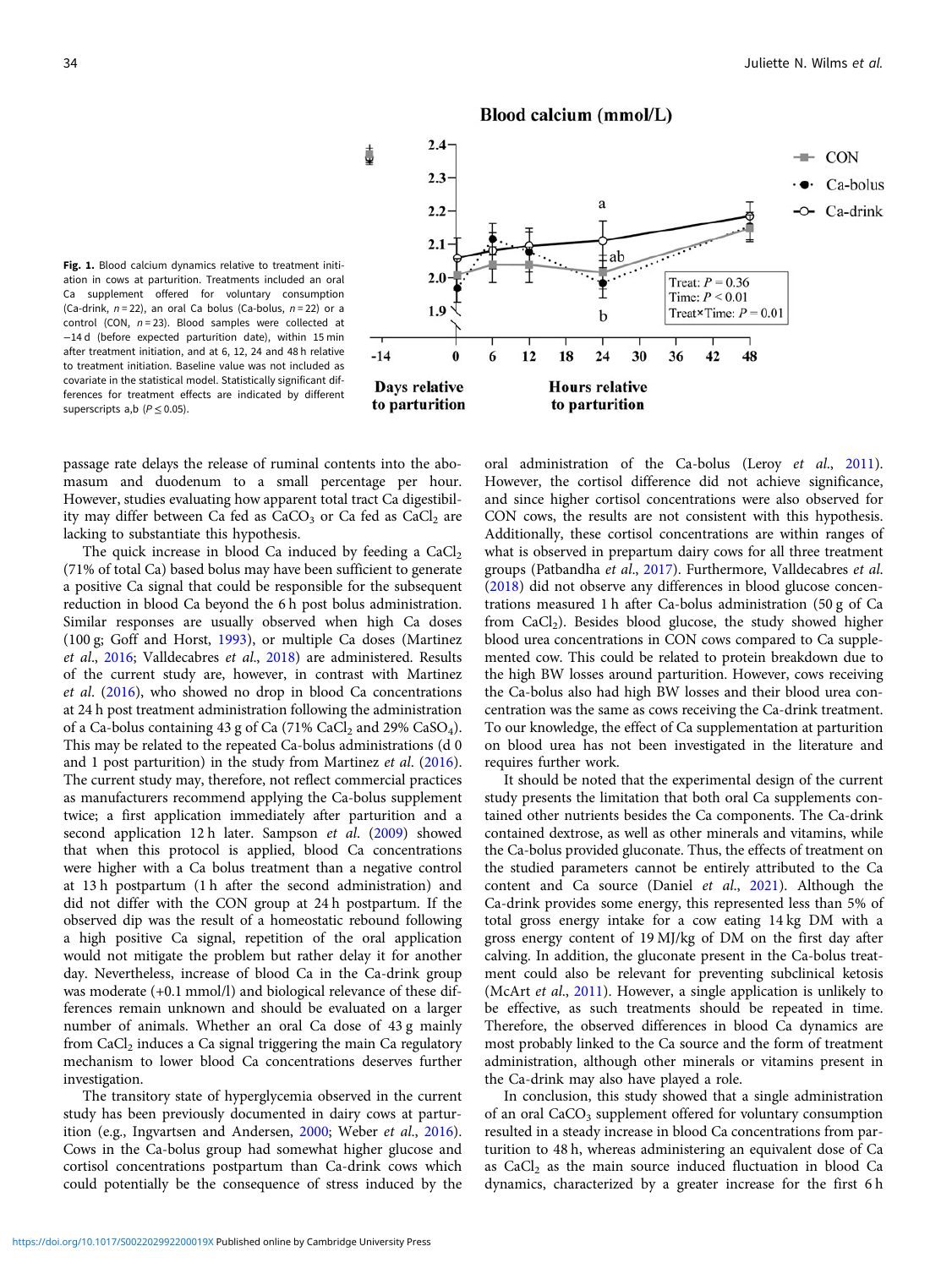<span id="page-6-0"></span>

Fig. 2. Blood glucose (a) and blood urea (b) dynamics relative to treatment initiation in cows at parturition. Treatments included an oral Ca supplement offered for voluntary consumption (Ca-drink,  $n = 22$ ), an oral Ca bolus (Ca-bolus,  $n = 22$ ) or a control (CON, n = 23). Blood samples were collected at −14 d (before expected parturition date), within 15 min after treatment initiation, and at 6, 12, 24 and 48 h relative to treatment initiation. Baseline values were not included as covariate in the statistical model. Statistically significant differences for treatment effects are indicated by different superscripts a,b,c ( $P \le 0.05$ ).

and followed by a decrease from 6 h to 24 h, before increasing again from 24 h to 48 h. Differences in blood glucose and urea concentrations were also detected and are probably linked to the product compositions, as well as administration route. Unfortunately, it was not possible to draw conclusions regarding the potential stress induced by the Ca-bolus administration. In addition, due to the absence of overall differences between the two oral Ca supplements and the CON treatment, it is also not possible to draw conclusions regarding the efficacy in maintaining blood Ca concentrations postpartum. Although the observed differences most probably resulted from the Ca source, the effect of treatment cannot be isolated to the Ca content of the product as other nutrients were present in both Ca supplements.

Supplementary material. The supplementary material for this article can be found at <https://doi.org/10.1017/S002202992200019X>.

Acknowledgements. The authors thank the personnel of the experimental dairy farm 'Dairy Campus' of Wageningen Livestock Research for their technical assistance. Several authors of this article (JN Wilms, J Martín-Tereso, JB Daniel, Y Han and S van Kuijk) are employed by Trouw Nutrition, a company with commercial interests in the voluntary oral Ca supplement included in the study. Besides, the current experiment was funded by Trouw Nutrition. Trouw Nutrition R&D adheres to the principles of the European Code of Conduct for Research Integrity (Drenth, 2012) and these principles were applied here.

#### References

- Blanc CD, Van der List M, Aly SS, Rossow HA and Silva-del-Río N (2014) Blood calcium dynamics after prophylactic treatment of subclinical hypocalcemia with oral or intravenous calcium. Journal of Dairy Science 97, 6901–6906.
- Chapinal N, Carson M, Duffield TF, Capel M, Godden S, Overton M, Santos JEP and LeBlanc SJ (2011) The association of serum metabolites with clinical disease during the transition period. Journal of Dairy Science 94, 4897–4903.
- Daniel JB, Wilms JN, Mica JH and Martín-Tereso J (2021) Effect of a calcium-energy supplement drink at calving on lactation performance: milk yield and composition, odds to reach a next lactation, and calving interval. Journal of Dairy Science 104, 9703–9714.
- Drenth PJD (2012) The European code of conduct for research integrity. Promoting Research Integrity in a Global Environment. [https://doi.org/10.](https://doi.org/10.1142/9789814340984_0003) [1142/9789814340984\\_0003.](https://doi.org/10.1142/9789814340984_0003) Accessed February 2022.
- Fowers R, Navarro-Villa A and Martín-Tereso J (2015) Effects on general health, energy status and calcium metabolism of a suspension of glucogenic precursors, vitamins and minerals supplemented to dairy cows immediately after calving. Abstract no. 47. Page 60 in Proc. 8th International Congress of Farm Animal Endocrinology, Billund, Denmark. Danish Centre for Food and Agriculture, Tjele, Denmark.
- Geishauser T, Lechner S, Plate I and Heidemann B (2008) Do cows drink calcium? Schweizer Archiv für Tierheilkunde 150, 111–116.
- Goff JP (1999) Treatment of calcium, phosphorus, and magnesium balance disorders. Veterinary Clinics of North America: Food Animal Practice 15, 619–639.